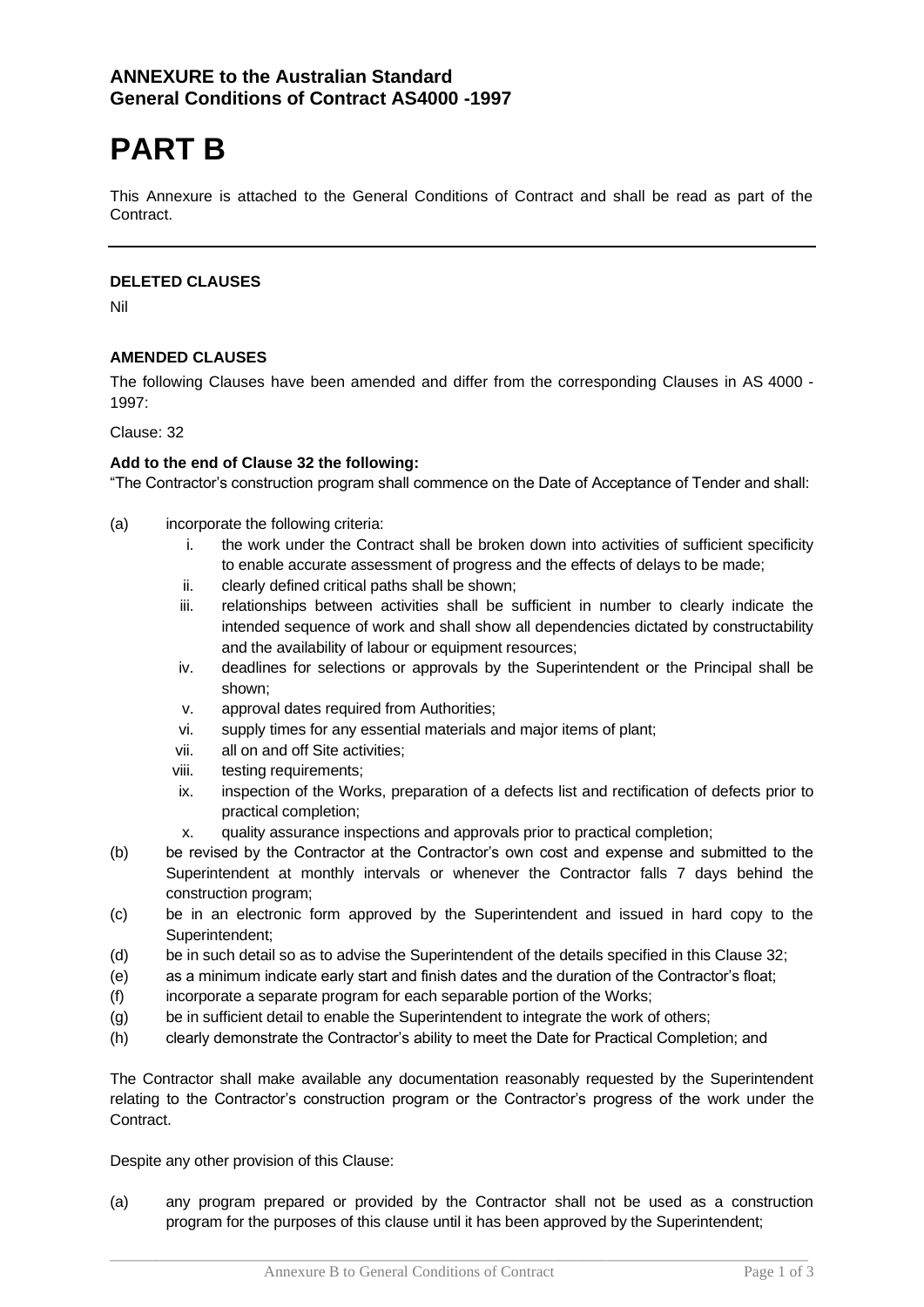- (b) the Contractor shall not be entitled to any addition to the Contract Sum arising from a direction of the Superintendent under this clause unless the Contractor has notified the Superintendent that the direction will result in the Contractor incurring more cost (together with an estimate of that cost) within 7 days after receipt by the Contractor of the direction and before the Contractor gives effect to the direction;
- (c) the power of the Superintendent to require the Contractor to provide a construction program includes a power to require the provision of an updated construction program whenever the Superintendent requires after a change in the Date for Practical Completion or any circumstances affecting the progress of the work under the Contract;
- (d) the Contractor shall provide a construction program and any updated construction program at its own cost and expense; and
- (f) the construction program must show the dates by which, or the times within which the milestones set out in the Contract are to be carried out or completed."

The receipt, acceptance, review, approval or comment by the Superintendent of a construction program furnished by the Contractor does not:

- i. relieve the Contractor from its liabilities or obligations, including without limitation the obligation to achieve Practical Completion by the Date for Practical Completion;
- ii. evidence or constitute a direction by the Superintendent to accelerate, disrupt, prolong or vary any, or all, of the Works;
- iii. affect the time for performance of the Principal's or the Superintendent's obligations."

# **ADDED CLAUSES**

The following clauses have been added to those of AS 4000 – 1997:

## **36.5 Notice of Variations**

If the Contractor considers that a direction by the Superintendent (including a direction to remedy or re-execute work or material which the Contractor considers complies with the Contract) is a variation even though it was not expressly identified as a variation to the work under the Contract by the Superintendent, then the Contractor must within 14 days of the receipt of the direction, notify the Superintendent of that view identifying the relevant direction and the reasons why the Contractor considers that the direction is a variation.

Within 14 days of receiving such a notice, the Superintendent shall confirm in writing whether or not the direction is a variation to the work under the Contract. If the Superintendent confirms that the direction is a variation to the work under the Contract, the variation will valued under Clause 36.4.

Unless the Contractor gives the notice required under this Clause and:

- (a) the Superintendent confirms that the direction is a variation to the work under the Contract within 14 days of the Contractor's notice; or
- (b) the Contractor gives a prescribed notice under Clause 41 within 21 days of its first notice under this Clause,

the Contractor may not make a claim against the Principal in respect of the work the subject of the direction whether under the Contract or (insofar as is permitted by law) pursuant to any other principle of law."

#### **44 Pre-start Meeting**

The Contractor shall prior to commencing the Works on Site, attend the Pre-start Meeting to be held at the address of the Principal as stated in the Annexure Part A at a time and date nominated by the Principal and at that meeting shall satisfy the Superintendent of the:

(a) payment of all insurances required by, and evidence of insurance policies strictly in accordance with the General Conditions of Contract;

 $\Box$  . The contribution of the contribution of the contribution of the contribution of the contribution of the contribution of the contribution of the contribution of the contribution of the contribution of the contributi